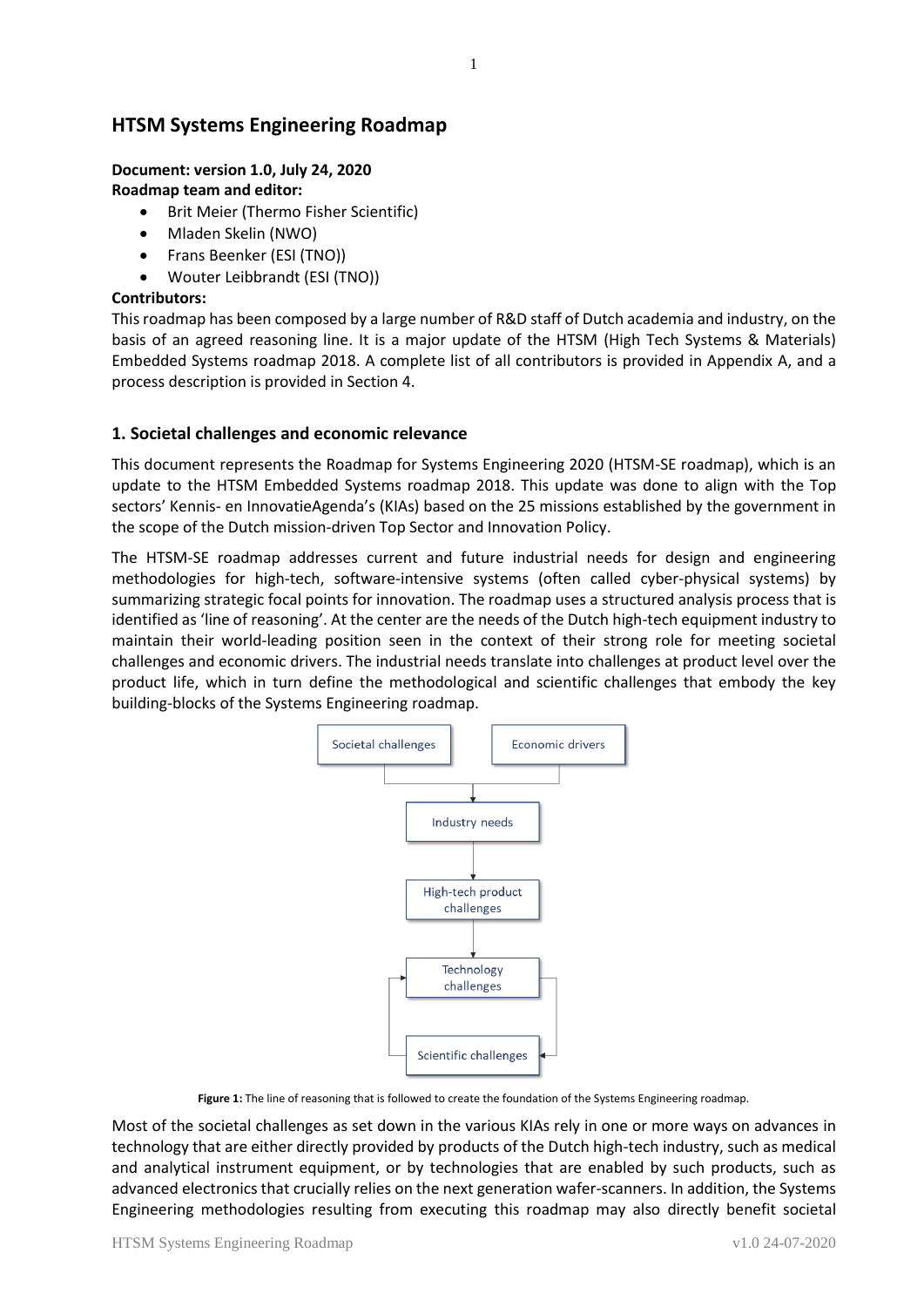sectors that incorporate (digital) systems technology. Such societal sectors are, among others, health and healthcare, transport and mobility, safety and security, energy and environment, but many others could be mentioned. The common denominator within all these areas is that societal innovation has become ever more reliant on deployment of systems technology and their applications. Examples to illustrate the immediate connection between the SE roadmap and the thematic KIA's are the following:

Health and healthcare: Health and healthcare requires innovative value-added, integrated solutions that support customer needs and processes and reduce time and cost. For example, one-day diagnostics, treatment selection and treatment planning for oncology requires integration of various systems, data and value-added services. And in the case of bacterial or viral outbreaks, time to results, the quality of data and validation of data for decision making is determined by mathematical methods and algorithms applied in the architecture of equipment and systems. It is an excellent example of how high-tech equipment, such as medical equipment, is becoming a principal source of data, while for its optimal performance it also gets to rely increasingly on data from its context.

Energy transition and sustainability: To ensure climate-neutral but dependable electrical power supply of the future, present day power grids (production, transmission, transformation, distribution and consumption) need serious rethinking. One of the key challenges caused by increasingly distributed and intermittent energy production (solar, wind , ..), is the enablement of real-time coordination of the control actions in a network of interacting heterogeneous components.

Mobility: future mobility requires automation coupled to safety and security, for example un-manned package delivery in cities using integral traffic planning and autonomous delivery vehicles.

Safety: safety analysis and related actions require a commonly shared situational awareness, analysis and scheduling of related actions. These steps require the combination of sensors, combining various sources of data, communication and activation in a comprehensive and reliable system.

Agriculture, water and food: Information and communication technology is becoming an integral part of agrifood systems, integrating physical dynamics through sensing and actuation with computation and networking. This enables increase of efficiency and quality in a sustainable manner (e.g. limiting  $CO<sub>2</sub>$  and  $NO<sub>x</sub>$  emissions). Similar trends are visible in water management systems.

Common denominator in all these examples is that the solution to these societal challenges invokes the creation of complex, digitalized and highly multi-disciplinary cyber-physical systems where the developments and breakthroughs in Systems Engineering methodologies as described in this roadmap will be indispensable to realize in a reliable and dependable way.

The high-tech equipment industry in the Netherlands has a world-wide leading position, while contributing strongly to the Dutch economy and earning capacity. It also contributes strongly to our innovation power as it has a nearly 60% share in the Dutch private R&D expenditures. Dutch companies like ASML, Philips, Thermo Fisher Scientific, Vanderlande, Thales, Lely and Canon Production Printing, to name just a few, are not only market leaders but often dominate the market with market shares exceeding 50%. It is clear that this sector is a key asset to the country. Their challenge is to maintain its world-wide dominating position, in the face of rising international competition and the ever-increasing complexity of their systems (and the systems it delivers into). Key to the strong position of this Dutch systems industry is the presence of strong competence and knowledge in Systems Engineering. Maintaining a strong industrial position requires maintaining and investing in efficient and effective research into and innovation of Systems Engineering methodologies, tailored to the needs of the Dutch high-tech equipment industry. This explains why the various research and innovation topics addressed in the roadmap can, through the reasoning line, always be traced back to industry needs.

The most prominent objective of the Dutch high-tech equipment industry and other high-tech industries is to develop discriminating and impacting product offerings that addresses rapidly and continuously changing customer needs (the right product/service at the right time and place). This not only requires an efficient, cost-effective, and predictable product creation process, incorporating the latest innovative technologies (or to be a creator of that), but also flexibility, adaptability, agility, strong supply chain integration and customer intimacy.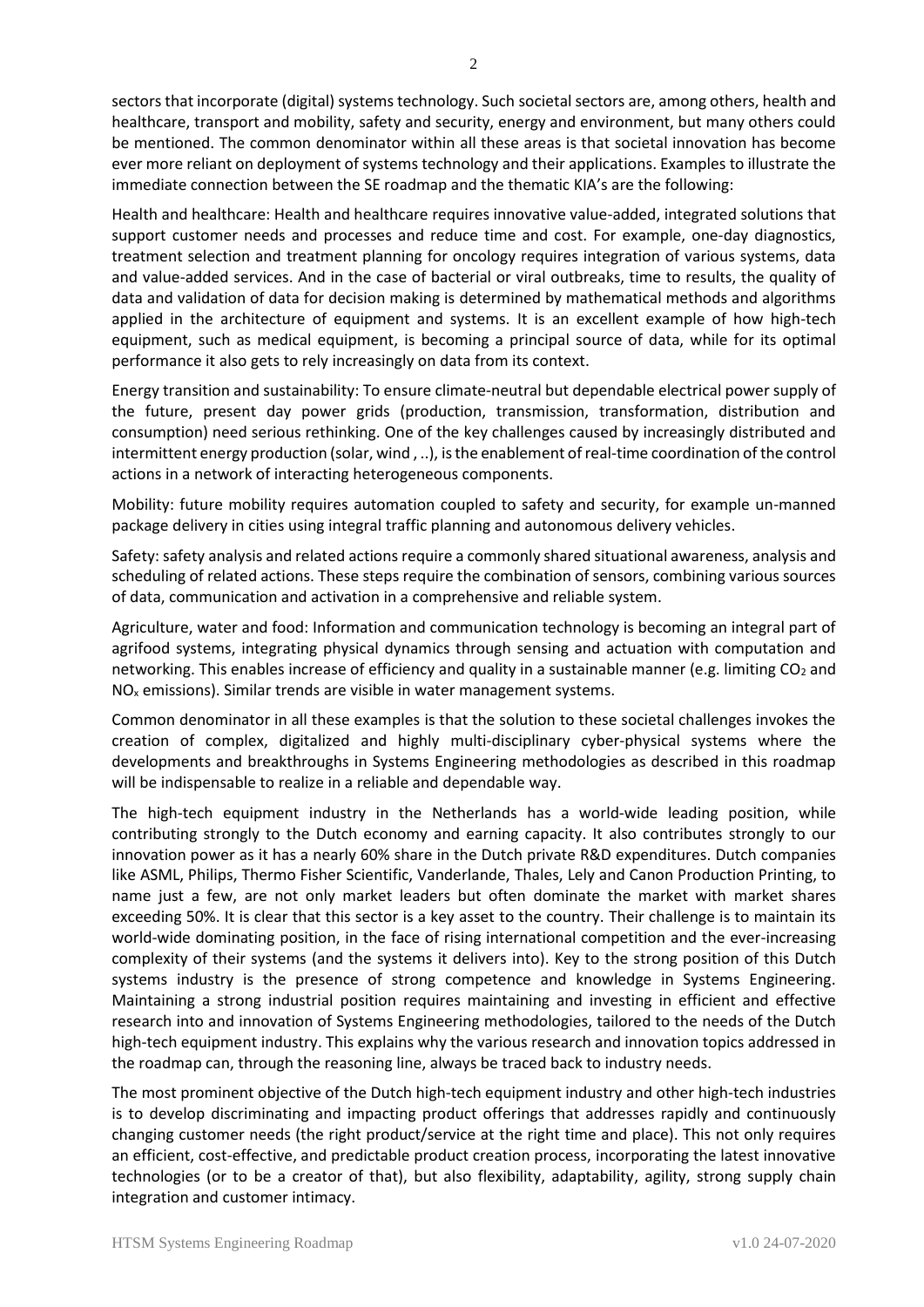

**Figure 2:** Drivers towards increasing complexity [source: INCOSE].

Many segments in high-tech industry rely on comparable technology building-blocks, methods and techniques which provides opportunities for synergy, knowledge sharing and knowledge exchange. This synergy is the basis for a Dutch and European open innovation system which enables successful cooperation between Dutch and European research partners in which academic organizations, research institutes and industry work together on similar challenges. This roadmap is a key enabler for such an open ecosystem approach.

# **2. Applications and technologies**

The name of this roadmap has changed to "Systems Engineering". Up to 2018 this roadmap carried the name "Embedded Systems" that were defined as "integrated hardware/software (=digital) systems built into systems and devices that are not necessarily recognized as computerized devices or computers". Nowadays, the digital aspect has become a main feature of the systems, rather than it being embedded as if it were a component and a term like cyber physical systems is more appropriate. This roadmap has from its initiation concentrated on the challenges in architecting, design and integration of these increasingly complex and multi-disciplinary digitalized systems and focused on delivering innovations in methodologies to address those challenges. The use and execution of these methodologies is internationally referred to as Systems Engineering, which is defined by INCOSE as "a transdisciplinary and integrative approach to enable the successful realization, use, and retirement of engineered systems, using systems principles and concepts and scientific, technological, and management methods."

### **State of the art of Systems Engineering**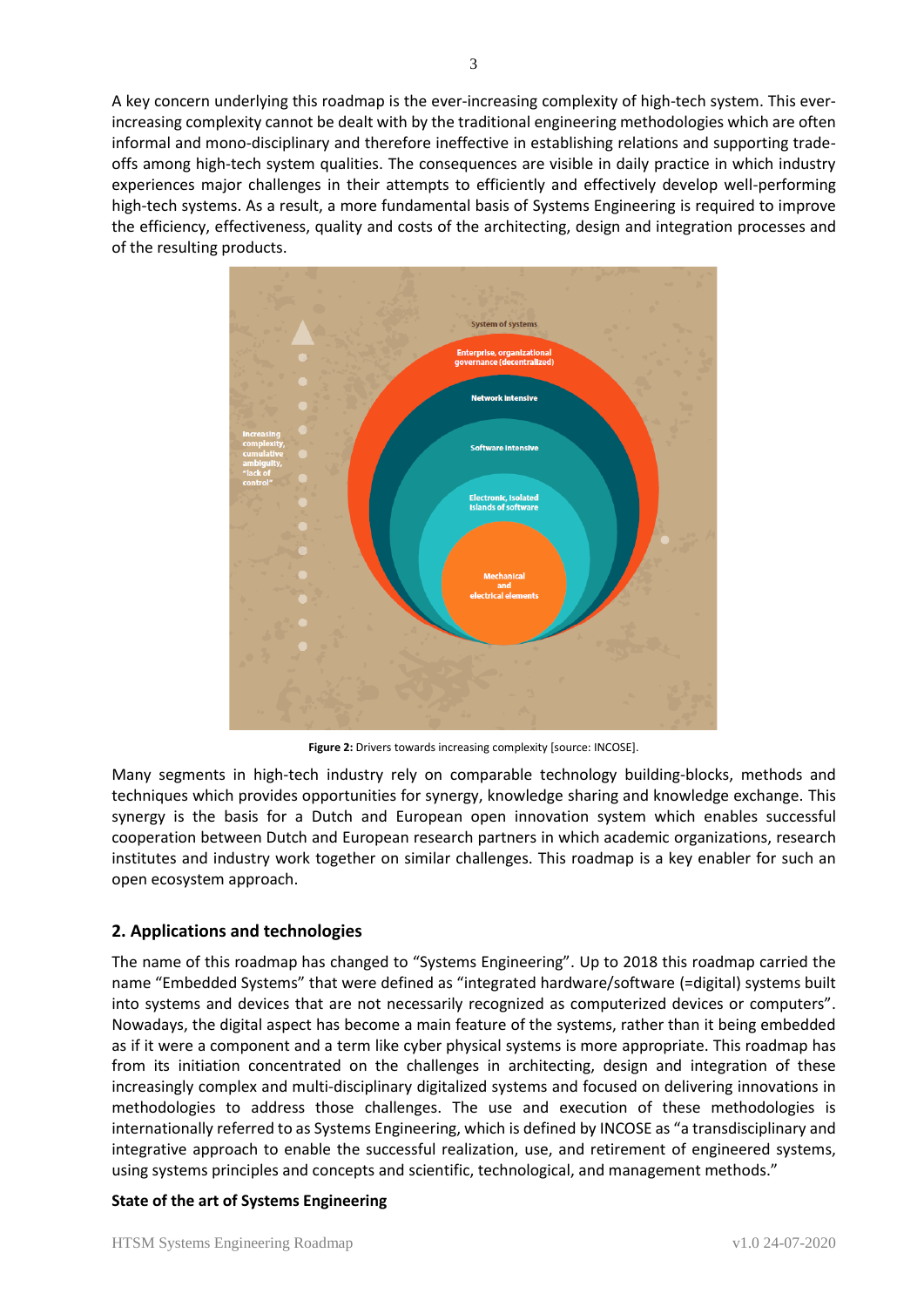Systems Engineering as a discipline is practiced currently in tailored and rather siloed ways within various application areas. Formal, static and descriptive methodologies are applied as standard practice in the aerospace and automotive domain, while in the high-tech industry there is a more immature and informal practice in development, often using dynamic and executable models and abstractions. System thinking as an important prerequisite is often still the domain of a few experts, informally embedded into the organisations and often not a scalable practice. The state of practice for design is more mature than for integration and lifecycle management.

### **State of the Dutch high-tech equipment industry**

The Dutch high-tech equipment industry forms a unique eco-system both in size and in market dominance and is one of the key contributors to the Dutch economy. This strong position is attributed to a strong competence-base of inter-disciplinary, pragmatic thinking at system level in an open culture of sharing best practices between leading companies that are mostly not direct competitors. Over the past decades, helped by the execution of the HTSM-ES roadmap, the industry has gradually adopted and shared practices in architecting and model-based system design, successfully applied for instance to system performance optimization in multiple industrial application domains. System thinking is present in a scattered way in the industry, often carried out by a few experts. At the same time, the industry is carrying the burden of three decades of digitalization in the form of legacy, where in many places more than 50% of the SW engineering effort is spent simply on maintaining the existing code-base, which is hampering the bandwidth for innovation.

### **From societal and industry needs to technical and scientific challenges**

Following the reasoning line explained in Figure 1 we identify the methodological and scientific challenges this roadmap aims to address

- 1. **Societal challenges.** The needs and challenges society is facing at large define the context in which the high-tech equipment industry operates and delivers its products into. In the face of the big challenges in energy transition and sustainable mobility, agriculture, health and security, the solutions are no longer single point solutions but involve often tightly intertwined chains with many products, technologies and players involved. In these chains, high-tech systems often play a key role, and the requirements are strongly influenced by the societal challenges. (Systems Engineering tasks have to deal with a broad variety of Point of Care, Point of Application solutions and shall help with democratization of complex systems.) Examples are hospital equipment that needs to be seamless part of the whole healthcare chain, or automated warehousing solutions that have become part of quickly changing logistic solutions. In addition, the high-tech equipment industry needs to continue contributing strongly to the Dutch economy, earning capacity and high-quality employment. Finally, there is increasing attention for technological sovereignty in Europe, and having world dominating high-tech system players firmly within our borders secures our independence in this respect from other regions in the world.
- 2. **Economic drivers.** The Dutch high-tech industry is facing an economic and business environment that is characterized by still increasing globalization, affecting both the competition they face, as well as the nature of their customer base and supply chain. Furthermore, there is a shift in how customers appreciate high-tech systems from functionality of the system itself to how the system helps them increase the value they create for their own customers, next in the chain. Systems will be integrated into larger systems-of-systems, e.g. an electron microscope machine as part of a manufacturing plant, and emphasis is on ease of use for operators (in the light of limited availability of qualified workforce), minimization of impact of failures, smart diagnostics, repair and recovery to guarantee maximum uptime, overall systems-of-systems performance, etc. Finally, data is increasingly becoming an asset and thereby an economic and business factor on its own. High-tech systems need to integrate with data, and value extracted from it, both offered and used in the environment the system functions in.
- 3. **Industry needs.** The overarching need of the industry in scope of the HTSM Topsector, and the HTSM-SE roadmap, isto continue to develop and offer competitive products onto the world market in terms of cost, time-to-market, quality and product features, and to retain their respective market-leading positions. This increasingly translates, among others, into a need for flexibility and adaptability, both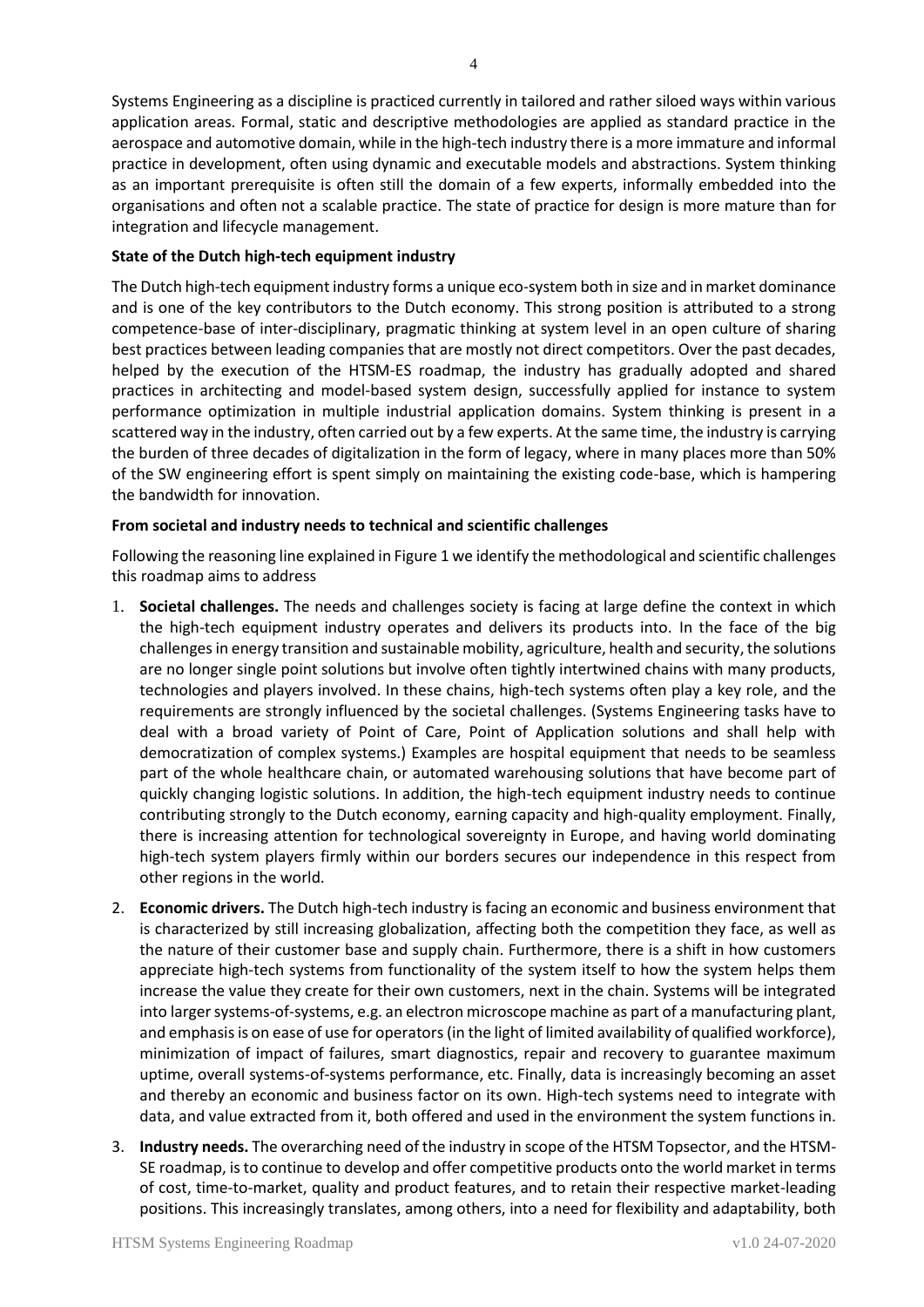at the product-line as well as at the individual unit level. Customer intimacy and supply-chain intimacy are key, not only during sales acquisition but throughout the full lifetime of the product. The hightech OEM industry, networks of suppliers, and SME's increasingly form effective and efficient (supply) chains whereby economic need for speed of innovation calls for strategic collaborations and codevelopment in an open innovation setting. Across the industry we also see an increasing customer demand for total life-cycle management, including upgradeability of legacy systems. In general, finding cost effective ways of dealing with legacy, particularly in software, becomes increasingly urgent. In addition, the high-tech companies need a highly qualified workforce with leading professional capabilities for architecting, design and engineering; demand for qualified workforce generally outstrips the availability. Finally, the industry feels a strong need to find ways to create value for customers from the abundance of data that they are producing, and utilize and monetize this value accordingly.

4. **High-tech product challenges.** The industry needs determine the demands and challenges that need to be addressed by the industry to come up with the right products. These challenges are categorized into: (i) *product/application challenges*, addressing functional and non-functional challenges in design and engineering of high-tech systems and equipment, (ii) *design process challenges*, addressing challenges for innovation processes, methods and techniques to deal with ever-increasing complexity, as well as the challenges for the development of the required human skills and competences.

#### (i) product/application challenges

The need for flexibility and adaptability is a driver for further digitalization of products and solutions, but this continuous increase of digitalization poses new challenges of added complexity and system dynamics. This calls for well-defined architectures and techniques to guarantee and support key system quality attributes, during normal operation but also in corner cases as systems increasingly operate with some level of autonomy and without human oversight. There is also an increasing demand for evolvable, adaptable, platform-based systems and product lines. Providing custom value translates into optimizing life-cycle cost of the product, as well as helping to optimize the customer workflow, to which the product contributes. The scarcity of trained personnel calls for optimized user interaction, ease of use, and in general human centric design. Enabled by ubiquitous connectivity high-tech systems tend to become either more distributed or become part of a distributed system or system-of-systems. Consequently, there is need to have clear strategies how to leverage cloud or edge-based assets, how to integrate (part of) a system into a bigger system(-of-systems), how to guarantee system integrity and how to deal with system evolution, as some parts of the system get updated faster than others. The need to utilize the available data calls for system-integrated data analytics, including mining, analysis, visualization and reasoning). The need for total lifecycle management has highly increased the need for diagnostics in and diagnose-ability of high-tech systems.

#### (ii) design process challenges

From a process point of view the industry challenge can be summarized as: providing more product value, in less time and with less (human) resources. This translates in the need for shared development data, early verification and validation, shorter design feed-back loops, and the ability to fail fast. Such can be achieved by increasingly moving to virtual product development and virtual engineering over the total lifecycle, enabled by multi-disciplinary, model-based, integrated and/or inter-operable tooling with shared product development data facilities. Effectiveness and efficiency require the industry as a whole to further strengthen its knowledge-based leadership in design and engineering in a broad sense, for instance by means of continuous education.

5. **Methodology challenges.** Addressing the system complexity challenges industry is facing calls for innovation and development of system engineering approaches tailored to the needs of the high-tech industry. In this roadmap we consider these approaches to be methodologies, rather than technologies, and the expected deliverables of this roadmap therefore are methodologies, that is generally a combination of formalisms, techniques, methods and tools.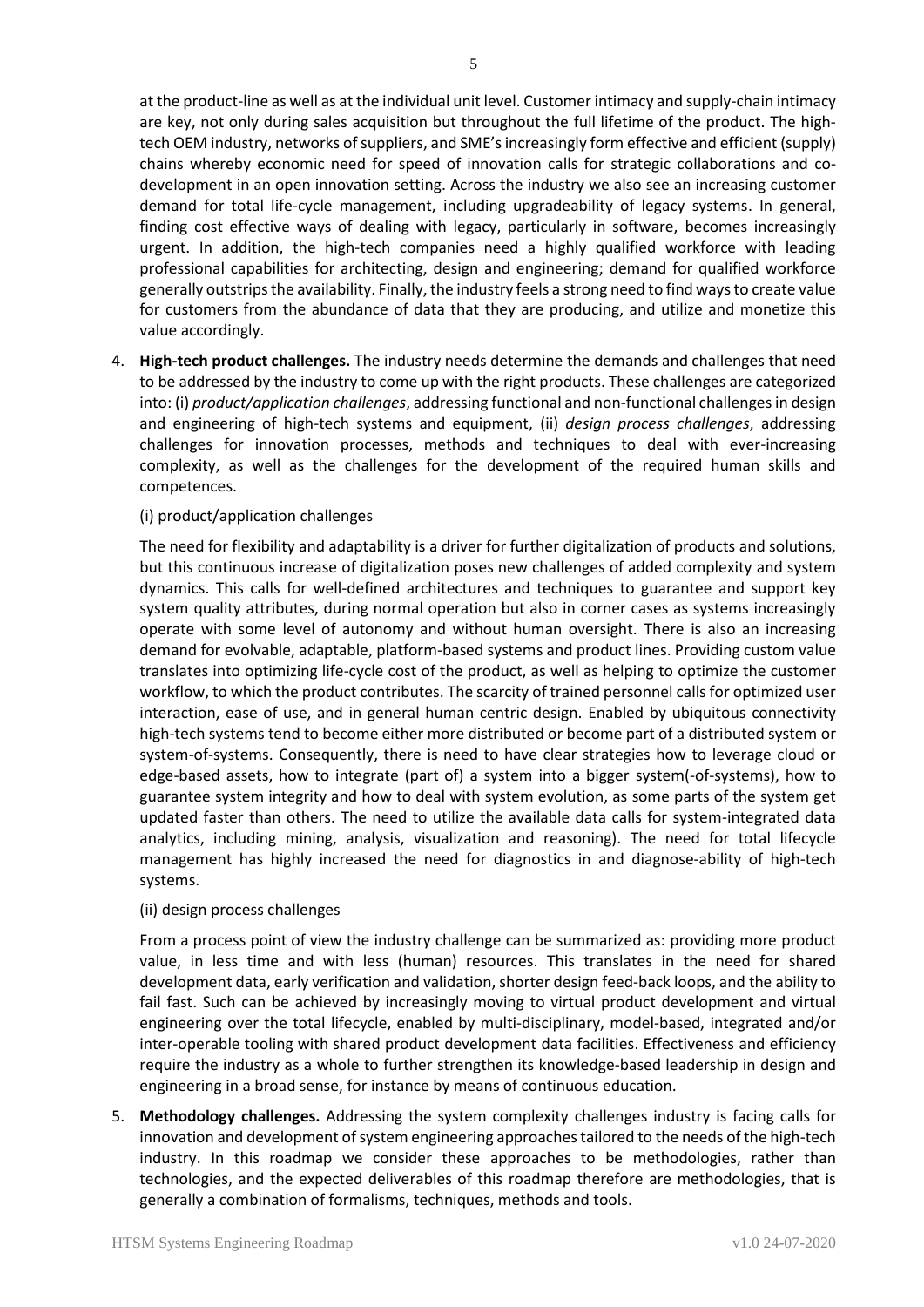

**Figure 3:** Visualization of what constitutes a methodology

As we have seen the needs of the industry extend themselves across the critical phases of the system total life-cycle including initial architecting, design, realization, integration and operational life-time. Based on these immediate and future needs this roadmap identifies the following methodology challenges that cover all these phases and which we present below in an order which follows the full life-cycle:

- 1. Virtual, model-based development (models, tooling, higher abstraction levels, languages, …);
- 2. Systems thinking, including bridging multiple engineering disciplines and scalable modeling details;
- 3. Architectures for data-intensive and/or AI-intensive system (of systems), including IoT systems;
- 4. Design for system (of systems) qualities, including safety, security, performance, install-ability, diagnoseability, sustainability, re-use;
- 5. Autonomous, self-organizing, self-learning (system of) systems;
- 6. Design for customer adaptations, incl. adaptability, configurability, flexibility;
- 7. Design and validation techniques for large scale IoT systems;
- 8. Automated and highly efficient maintenance of code-base;
- 9. System (of systems) integration, verification and validation;
- 10. From data collection to information management and decision support;
- 11. System health-monitoring, diagnostics and preventive maintenance.

The figure below illustrates the phase in the total system life-cycle to which each challenge primarily relates to.



**Figure 4:** Methodology challenges mapped on tostal system life-cycle phases

These challenges form the key elements of the Systems Engineering roadmap, and also provide an important source of inspiration for the more fundamental scientific challenges.

6. **Scientific challenges.** Scientific challenges, or rather challenges that require an academic scientific approach, provide the fundamental foundation for future methodology innovation. This research is expected to yield breakthroughs in formalism, techniques and methods and combinations thereof,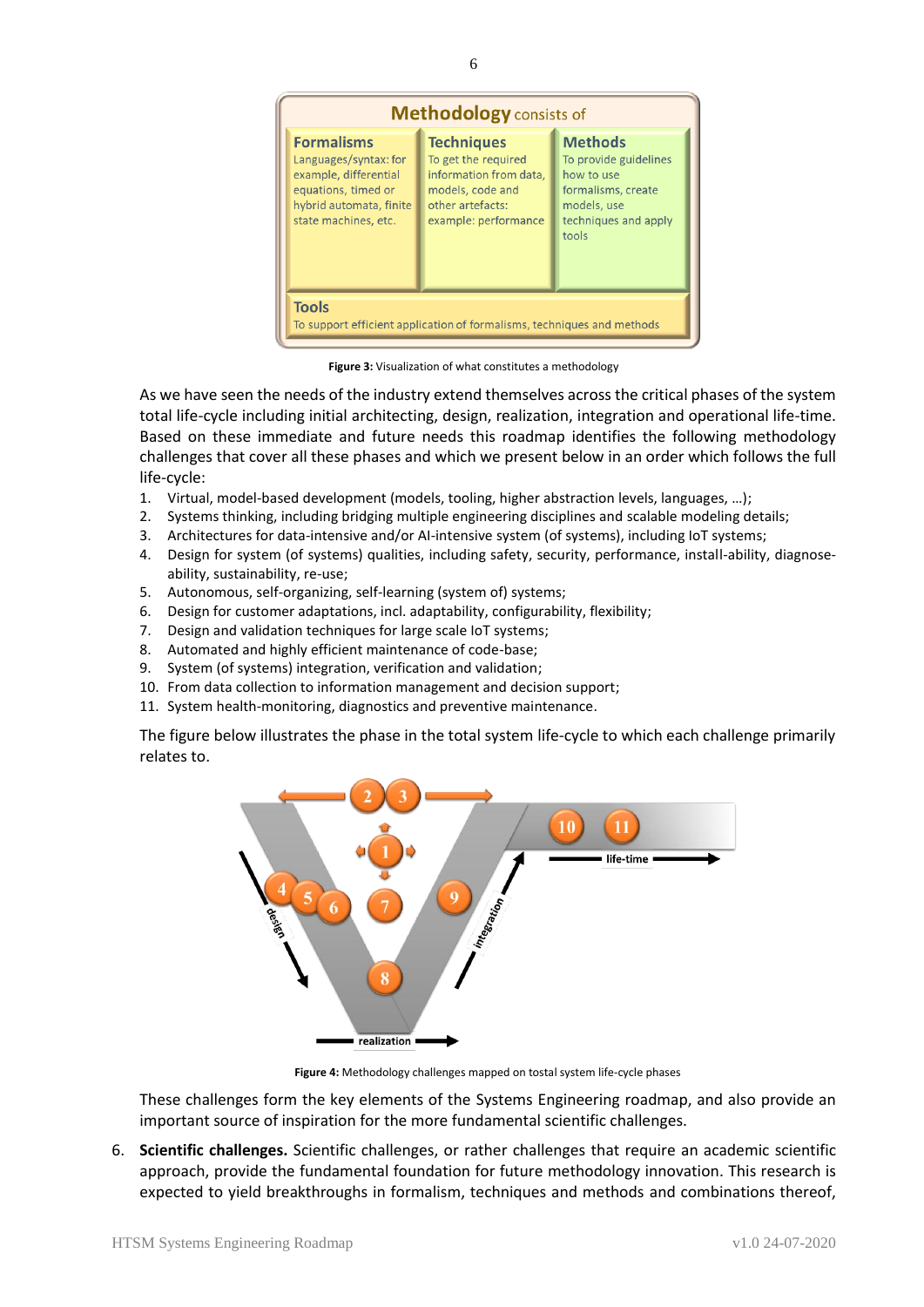made available through adequate tooling, as well as general direction, solutions and ideas that will find their way into methodologies that shape future products. The identified scientific challenges are:

- Multi-disciplinary/aspect model-based design techniques (design, analysis, synthesis) and multi-model integration;
- Languages for model-based Systems Engineering;
- Systematic analysis of and design for key system values (e.g. performance, reliability, robustness, security, serviceability, energy);
- Design space exploration (e.g. for power consumption, performance, reliability, adaptability) ) and quantified cross-domain design optimization
- Adaptivity and run-time optimization;
- Legacy systems and software refactoring;
- Resource planning and scheduling (incl. multi-criticality, heterogeneous platforms, multicore, software portability);
- Exploiting hybrid compute platforms, including efficient software portability;
- Techniques for low power usage, low emission, low use of natural resources in high-tech system applications;
- Data collection, processing, analytics and visualization;
- Combining multiple external and internal data sources to gain new insights;
- Combining multiple system data sources with system knowledge to gain new insights;
- $\bullet$  AI engineering<sup>1</sup>, including methods and strategies to decide between moving the intelligence to the edge or cloud;
- Integral security;
- System integration, verification and validation techniques (for functional, non-functional and compliance to standards);
- System health prognostics and failure analysis;
- Efficient system repair and recovery strategies and technologies;
- Remote access and system operation.

As such they represent the medium- and longer-term agenda for the development of new applications and services, thereby providing an important contribution to our future societal needs and competitive positioning.

### **Human capital**

-

We mentioned above the industry need for qualified workforce trained in state-of-the-art system engineering methodologies and system thinking, which generally outstrips the availability. Special attention must therefore be given to education in this area, through all career stages, starting at universities and HBO but extending to continuous education, and community and peer-group forming.

# **3. Priorities and implementation**

The Systems Engineering roadmap aims to facilitate structural collaboration between Dutch industry, academia and research organizations. The roadmap is well integrated in the set of HTSM roadmaps. The roadmap contains medium-term reasoning and topics for research and innovation that are realized in cooperation between industrial enterprises, academia and research organizations. The roadmap is also strongly in alignment with the KIA Sleuteltechnologieën where it maps on MJP 26 "Systeemarchitectuur en Systeemintegratie". Furthermore, there are strong links to e.g. MJP 34 "Smart Industry", MJP 48 "AI enabled Electronic Components & Systems addressing societal solutions".

To support the realization of the plans, a mixture of fundamental and applied R&D programs is put into place, with funding from industry, academia, NWO, TNO, the Dutch government and the European community. These comprise the following:

- 1. Industrial and academic investments in plans and programs (direct and co-funded participation);
- 2. NWO funding (executed by academic partnersin cooperation with industry and/or other research organizations);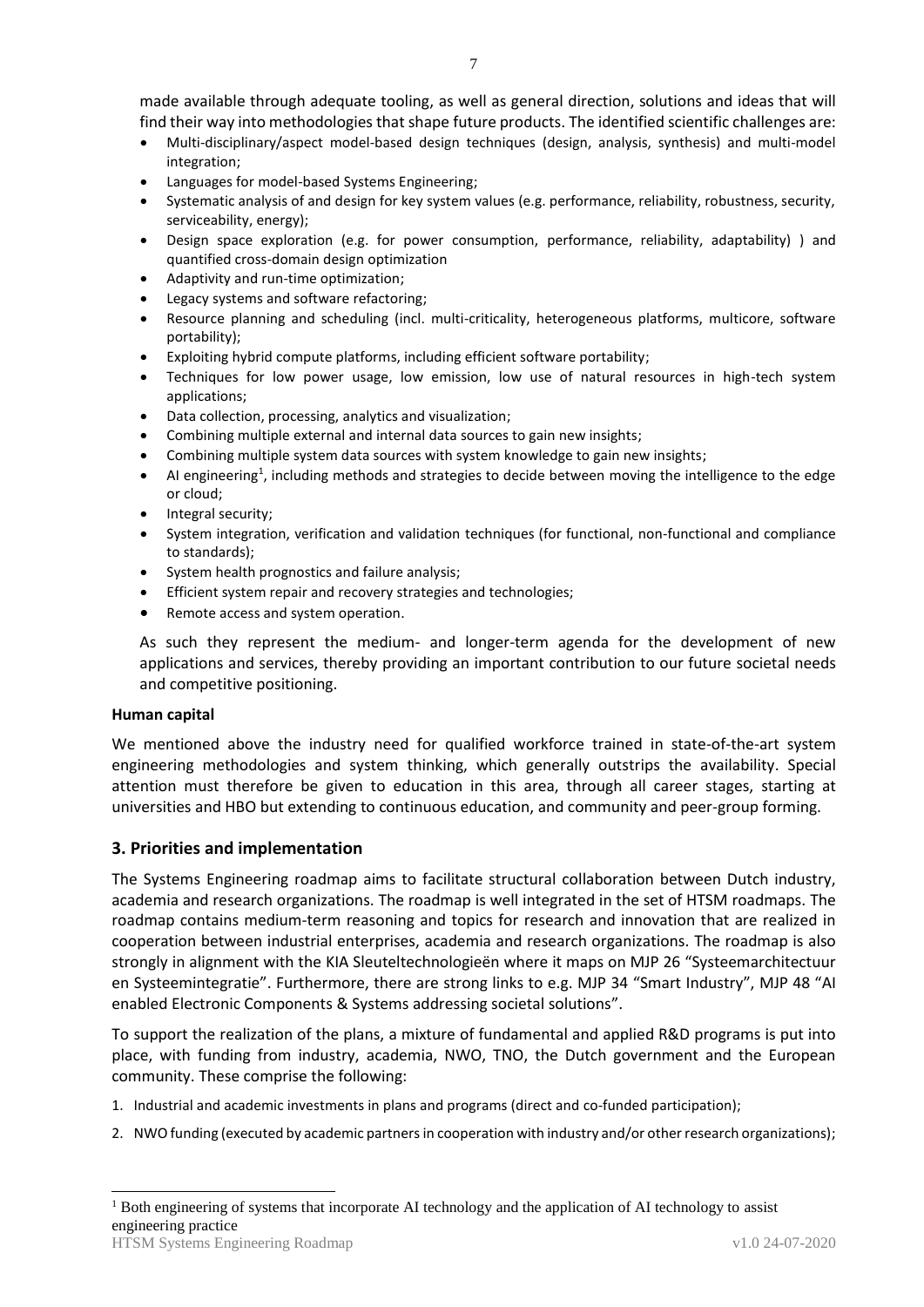- 3. European Union funding (executed by individually participating organizations such as industry, academia or research organizations);
- 4. TNO co-funding (executed by TNO-ESI or other TNO research groups in cooperation with industrial and/or academic partners);
- 5. B2B funding (research organizations or academia on the basis of assignments);
- 6. TKI innovation funding. Under certain conditions, the Dutch government adds 30% to an industry cash investment in research in the form of a 'TKI toeslag'. These TKI funds are assigned to participating academic groups or research organizations.

European programs provide an excellent opportunity to firmly connect to- and cooperate in the international innovation community. Aligning with these programs enables us to create a knowledge- and investment multiplier for the HTSM SE roadmap. Knowledge-wise it allows to leverage the Systems Engineering know-how, practice and tooling built-up in other application domains such as automotive, maritime and aerospace, and accelerate developments in the Dutch high-tech equipment industry. Investment-wise, historically European funding has contributed around 35 M€ to execute the research and innovation activities in the context of the HTSM-ES/SE roadmap.

There are two European programs that are closely related to the HTSM-ES roadmap:

- 1. Horizon Europe. This program, still in its proposal phase, defines the EU's growth strategy for the coming decade.
	- The Horizon Europe proposal is running from 2021 to 2027 with an ambitious €100 billion budget. The EU's program for research and innovation is part of the drive to obtain a sustainable, fair and prosperous future for the people and the planet with a focus on leadership in innovation and entrepreneurship. It focuses its research and innovation on the ecological, social and economic transitions and related societal challenges. Among others, European partnerships is targeted for key digital and enabling technologies.
	- The Horizon Europe program provides important means to internationally anchor the Systems Engineering activities in the roadmap, as systems represents an international playing field, with strong industrial and academic players in countries like Germany, France Sweden, Austria, Finland.
	- Horizon Europe is implemented through, amongst others, public-private partnerships where the partners commit to research and innovation activities of strategic importance to the Union's competitiveness and industrial leadership or to address specific societal challenges. KDT (successor to ECSEL) is such a Joint Undertaking. The KDT program is planned to run from 2021 to 2027 on basis of the European Components and Systems Strategic Research Agenda (ECS-SRA)<sup>2</sup>. The HTSM SE roadmap is well aligned and integrated in the ECS-SRA.
- 2. EUREKA. This is an intergovernmental industry-led network organization that has the ambition to become the leading platform for R&D-performing entrepreneurs in Europe and beyond. It supports market-oriented R&D and innovation projects by industry, research centers and universities across all technological sectors.
	- EUREKA public-private partnership is organized in EUREKA Clusters, developing generic technologies. The two clusters of importance for the HTSM SE roadmap are ITEA (software-intensive systems and services) and PENTA (micro- and nano-electronics).

# **4. Partners and process**

The HTSM 2020 roadmap for Systems Engineering has been developed in close cooperation with the industrial, academic and institutional R&D community for engineering methodologies for high-tech systems in the Netherlands. Starting point for this roadmap has been the embedded systems roadmap for the year 2018.

On 31 March 2020, a special webex-based (due to the corona-pandemic) workshop was organized in which a broad representation of the Systems Engineering community, the auditor group, was invited to comment on- and add to the reasoning line. In this intensive half-day workshop, with more than 30 attendees, many useful comments, adaptations and extensions were provided. The adapted reasoning line has been redistributed to the auditor group, consisting of roughly 60 persons, for further review and extension. In its current reviewed form, it is presented in Appendix A.

HTSM Systems Engineering Roadmap v1.0 24-07-2020 -<sup>2</sup> https://artemis-ia.eu/publication/download/ecs-sra-2020.pdf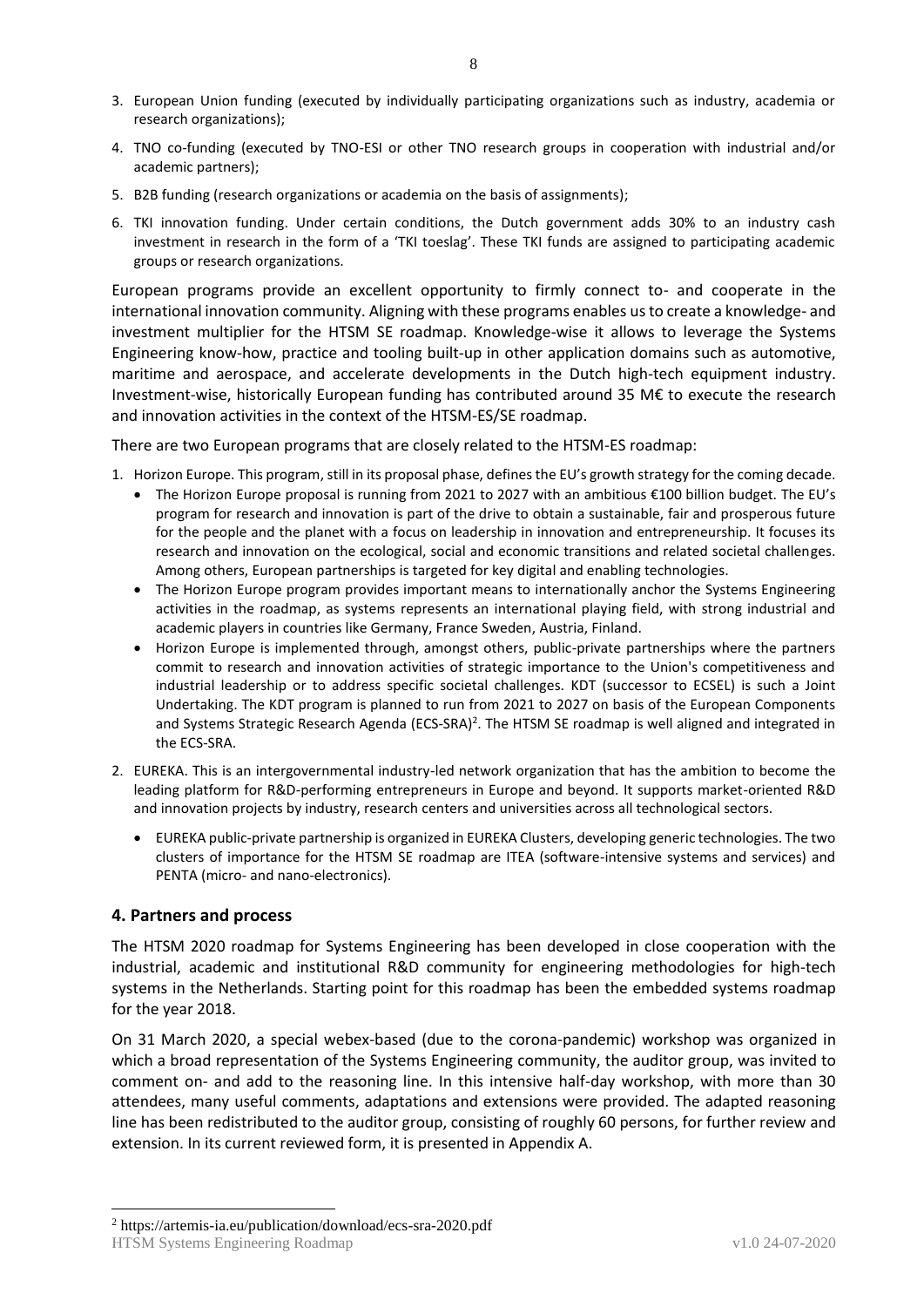On the basis of the review/update of the reasoning line, the current "HTSM Roadmap for Systems Engineering 2020" has been developed. The document has been put forward to a reviewer group representing the auditor group (the bold names in Appendix A). The feedback has been carefully addressed and incorporated.

The current approach has safeguarded a broad and strong foundation for the roadmap. It represents a shared vision on methodologies for Systems Engineering by the majority of the Dutch industry (large industries, suppliers, SME), universities and relevant research organizations.

In the European context, partnership is specifically established through active participation in the ARTEMIS industry association by many in the Dutch ecosystem. Alignment ofthe contents of this roadmap with the relevant chapters in the ECS-SRA 2021, which was written concurrently with this roadmap, was already mentioned.

This HTSM Systems Engineering roadmap has also been aligned with and validated against the INCOSE SE vision  $2025<sup>3</sup>$ 

# **5. Investments<sup>4</sup>**

The investment figures for the involved Dutch industry, academia and research institutes are summarized below, where all amounts are in Million €. The first table includes an estimate on the combined investment in The Netherlands and Europe. The second table provides the investment figures in European programs and is a subset of the first table. In this second table, it can be observed that there is a considerable investment on Systems Engineering in European programs. The tables are based on current indications provided by the various stakeholders<sup>5</sup>, which would indicate that the investment figures stay reasonably stable for the coming 4 years. However, in view of the increasing importance of innovation in systems engineering to sustain the economic and societal value created by the Dutch systems industry and to help solve systems issues related to societal challenges, the ambition actually should be for a sustained growth of investments of around 5-10% per annum.

| <b>Roadmap Systems Engineering</b>      | 2020  | 2021  | 2022  | 2023  |
|-----------------------------------------|-------|-------|-------|-------|
| Industry                                | € 63  | € 63  | € 65  | € 66  |
| <b>TNO</b>                              | €2    | €2    | €2    | €2    |
| <b>NWO</b>                              | € 10  | €8    | €8    | €8    |
| <b>Universities</b>                     | €13   | €13   | € 13  | € 13  |
| PPS toeslag (TK)                        | € 10  | € 10  | € 10  | € 11  |
| Departments and regions (excluding TKI) | € 27  | € 27  | € 27  | € 27  |
| <b>European Commission co-financing</b> | € 35  | € 35  | € 35  | € 35  |
| <b>Grand total</b>                      | € 159 | € 157 | € 159 | € 162 |

| <b>Roadmap Systems Engineering EU</b>   | 2020  | 2021  | 2022  | 2023  |
|-----------------------------------------|-------|-------|-------|-------|
| Industry                                | € 29  | € 29  | € 29  | € 29  |
| <b>TNO</b>                              | €1    | €1    | €1    | €1    |
| <b>Universities</b>                     | €8    | €8    | €8    | €8    |
| Departments and regions (excluding TKI) | € 27  | € 27  | € 27  | € 27  |
| <b>European Commision co-financing</b>  | € 35  | € 35  | € 35  | € 35  |
| <b>Grand total</b>                      | € 100 | € 100 | € 100 | € 100 |

<sup>-</sup><sup>3</sup> https://www.incose.org/about-systems-engineering/se-vision-2025

 $\frac{5}{3}$  The decision on availability of European funds for 2021-2023 will be taken in the course of 2020.

<sup>4</sup> R&D in public-private partnership, including contract research; all figures in million euro cash flow per year (cash plus in-kind contribution)